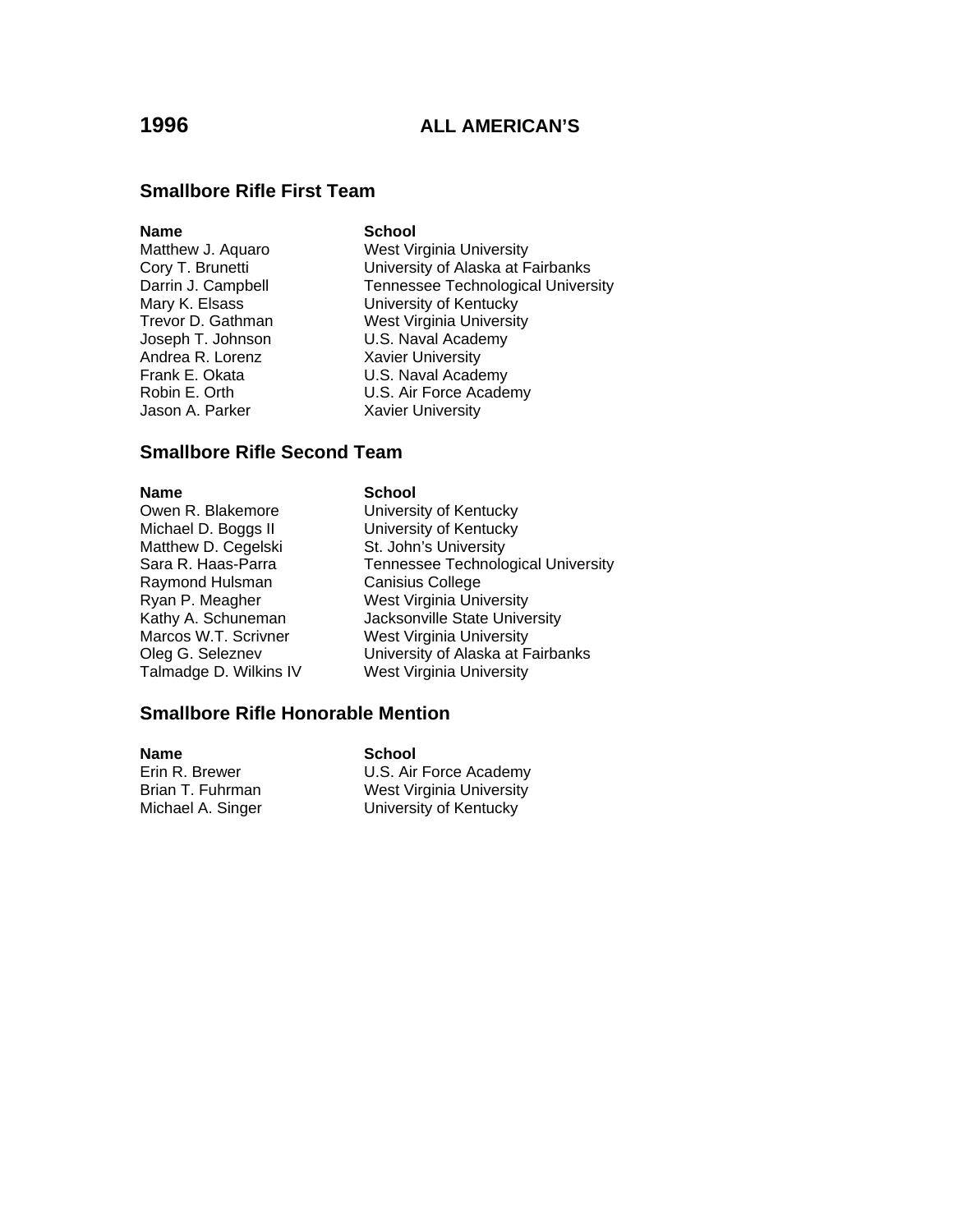### **Air Rifle First Team**

### **Name** School

Lisette Grunwell **St. John's University** Andrea R. Lorenz Xavier University Jason A. Parker **Xavier University**<br>
Kathy A. Schuneman Macksonville State Macros W.T. Scrivner West Virginia University

April L. Blajeski **University of Alaska at Fairbanks** Mary K. Elsass University of Kentucky<br>Trevor D. Gathman West Virginia Universit West Virginia University Nancy L. Napolski University of Kentucky Jennifer L. Oliver **University of Texas at El Paso** Jacksonville State University

### **Air Rifle Second Team**

Jennifer M. Corindia Norwich University

### **Name** School

Matthew J. Aquaro West Virginia University Owen R. Blakemore **University of Kentucky** Michael D. Boggs II University of Kentucky Kimberly N. Howe West Virginia University Charity A. Jacobson Tennessee Technological University Joseph T. Johnson **U.S. Naval Academy** Harold M. Kim U.S. Naval Academy Robin E. Orth U.S. Air force Academy Oleg G. Seleznev University of Alaska at Fairbanks

### **Air Rifle Honorable Mention**

Karyn E. Juziuk Xavier University<br>Michael A. Singer Viniversity of Ken

### **Name** School

Darrin J. Campbell **Tennessee Technological University** University of Kentucky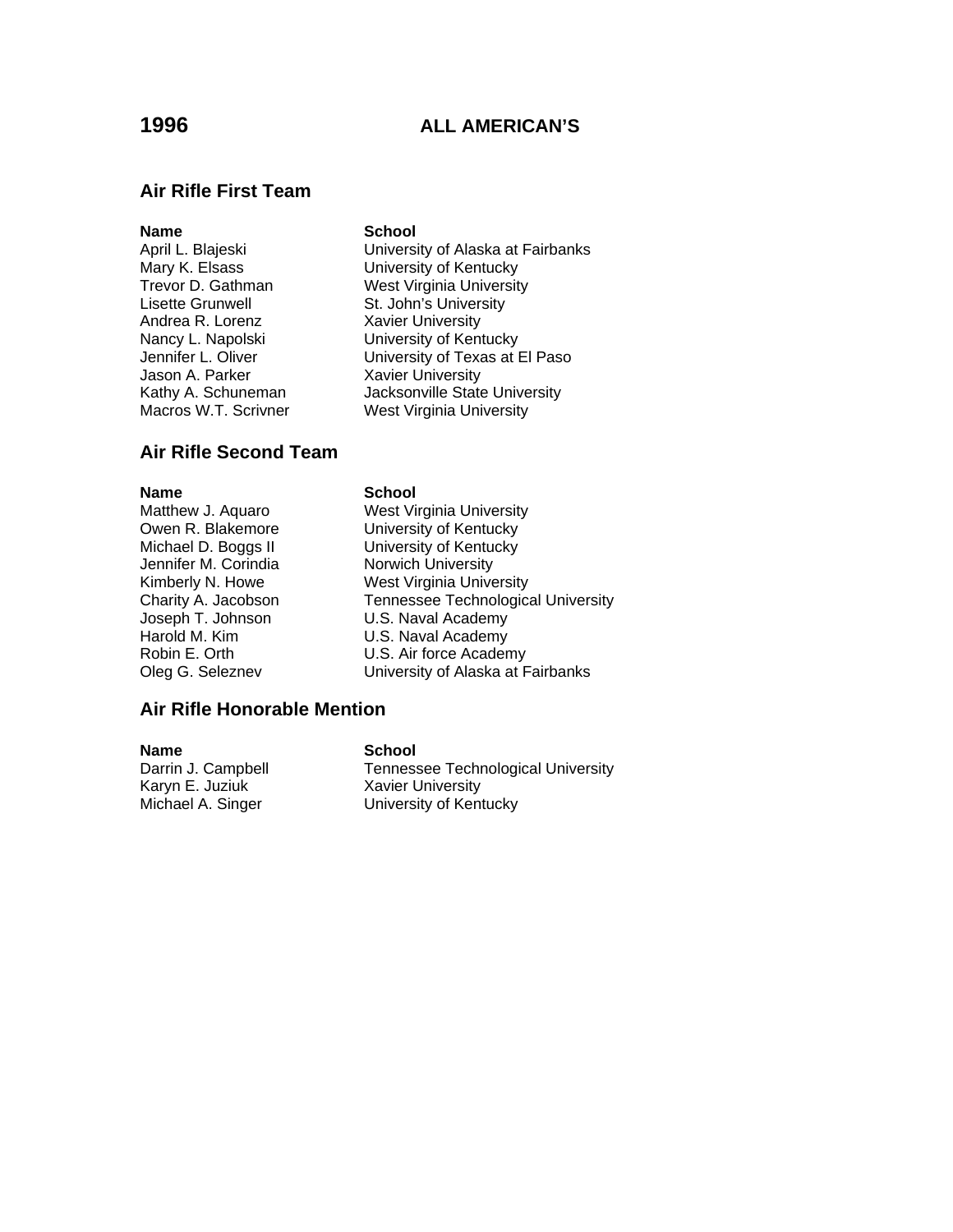### **Free Pistol First Team**

| <b>Name</b>         | School                 |
|---------------------|------------------------|
| John C. Bickar      | University of Virginia |
| Michael J. Douglass | Marquette University   |

## **Free Pistol Second Team**

**Name School**<br>
Michael P. Amstutz **School**<br>
U.S. Na Michael P. Amstutz<br>
Jake S. Bursack U.S. Military Academy Matthew G. Horr **U.S. Naval Academy** Charles A. Lumpkin U.S. Naval Academy

U.S. Military Academy Collin E. Campbell **Collin E. Compose U.S. Coast Guard Academy**<br>David C. Ellis **National Collins** U.S. Naval Academy U.S. Naval Academy Bryan J. Lemmerman Texas A&M University<br>Ben W. Leong Massachusetts Institute Massachusetts Institute of Technology Jason W. Newby **U.S. Military Academy**<br>
William D. Selk **U.S. Naval Academy** U.S. Naval Academy

## **Standard Pistol First Team**

**Name**<br> **School**<br>
John C. Bickar<br> **School** John C. Bickar **Vichola C. Bickar** University of Virginia<br>David C. Ellis **National C. D. L. C. Naval Academy** U.S. Naval Academy

## **Standard Pistol Second Team**

**Name School**<br>William T. Conlin Jr. **Sam Ho** Chien C. Hwang University of Utah

William T. Conlin Jr.<br>
Matthew G. Horr U.S. Naval Academy U.S. Naval Academy John E. Rhymer **U.S. Military Academy**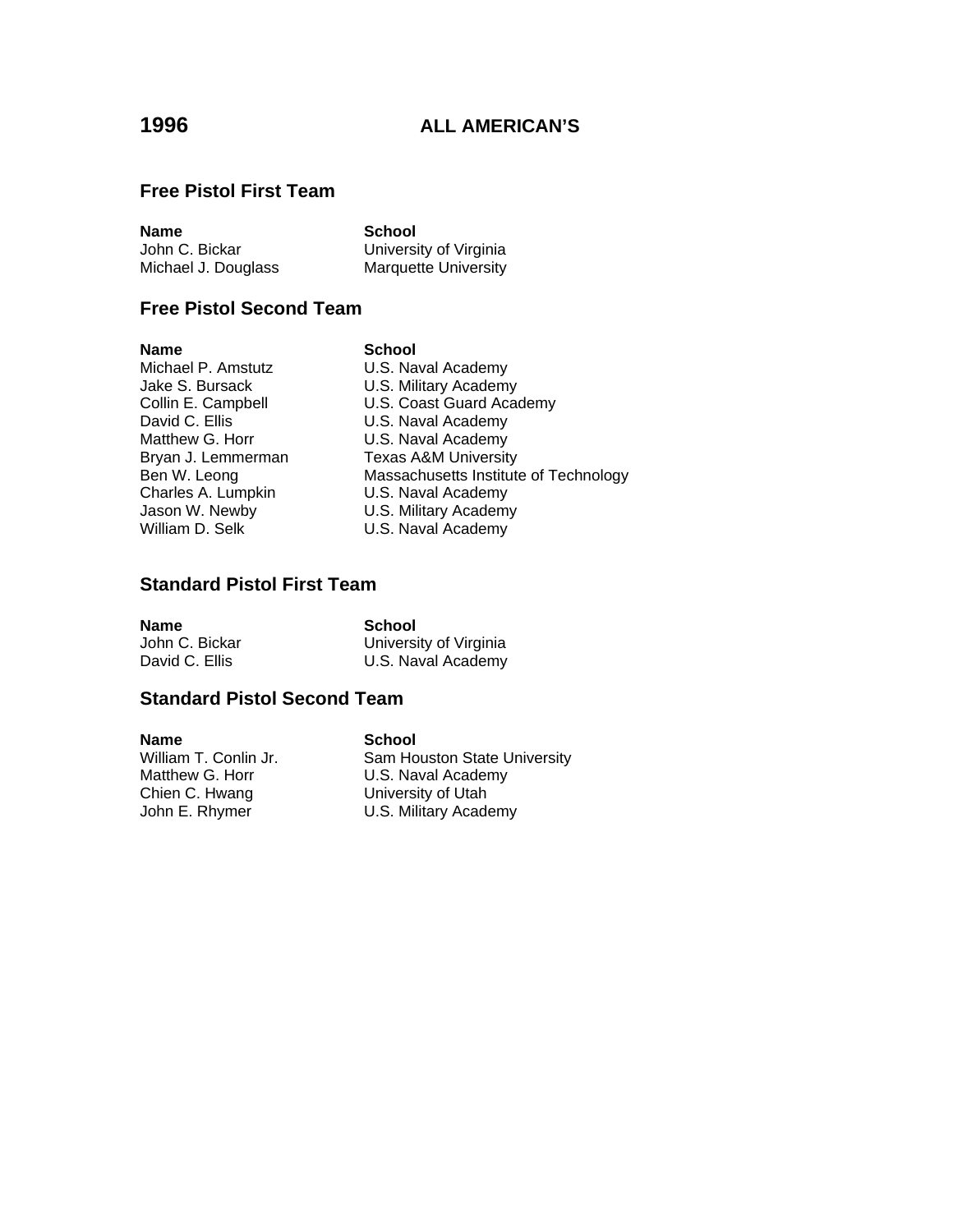## **Air Pistol First Team**

**Name**<br> **School**<br> **John C. Bickar**<br> **School**<br> **Universi** 

University of Virginia Jake S. Bursack **U.S. Military Academy** Collin E. Campbell **U.S. Coast Guard Academy**<br>Michael J. Douglass Marquette University Marquette University Matthew G. Horr **U.S. Naval Academy**<br>Bryan J. Lemmerman **Texas A&M University** Texas A&M University

### **Air Pistol Second Team**

**Name School**<br>Michael P. Amstutz **School**<br>U.S. Nav Chien C. Hwang University of Utah

Michael P. Amstutz **U.S. Naval Academy**<br>David C. Ellis **U.S. Naval Academy** U.S. Naval Academy Ben W. Leong Massachusetts Institute of Technology<br>Scott A. Morrison U.S. Air Force Academy U.S. Air Force Academy John J. Novak **Massachusetts Institute of Technology**<br>
William D. Selk **M. H. S. Naval Academy** U.S. Naval Academy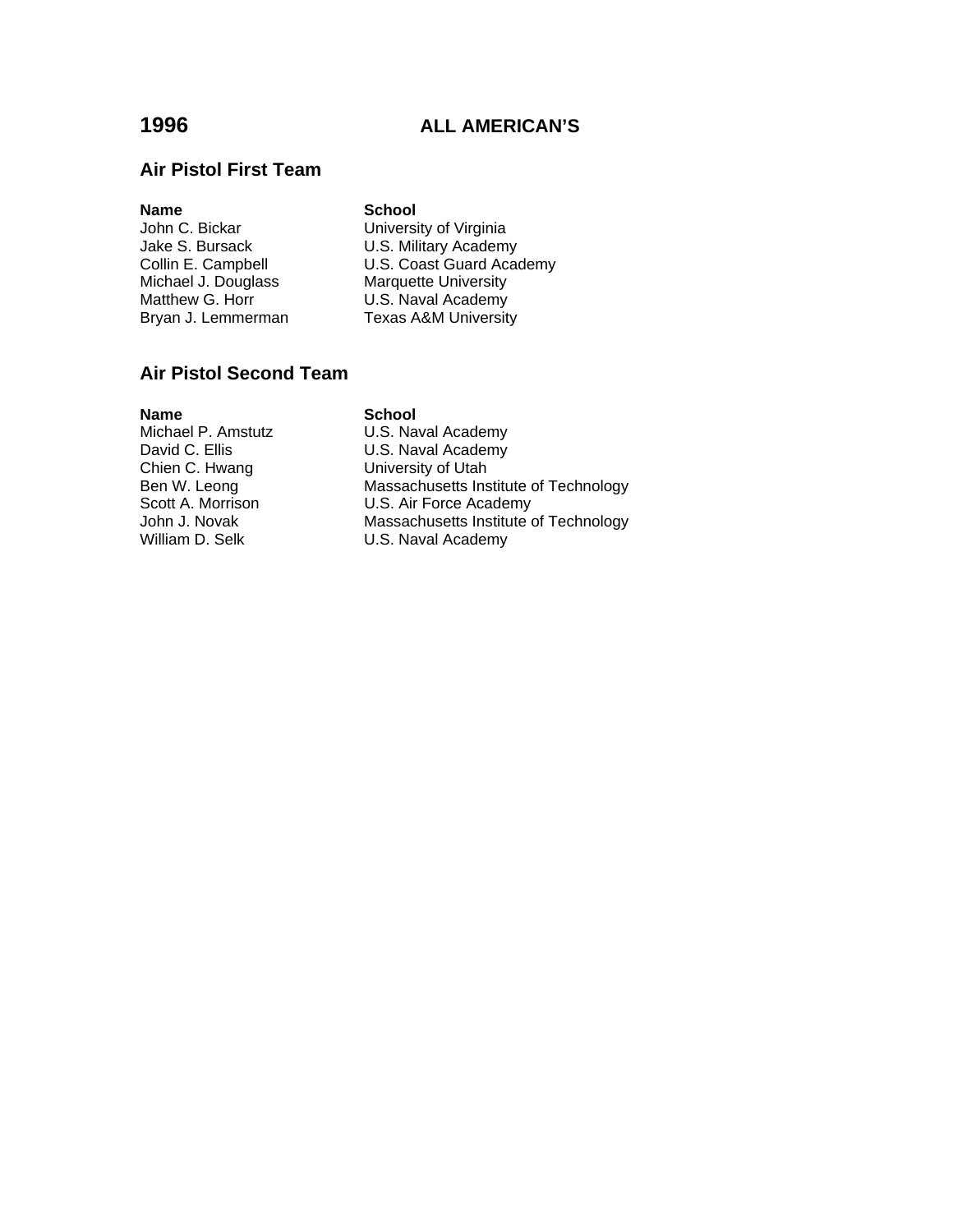### **Women's Air Pistol All-Stars**

| <b>Name</b>          | <b>School</b>                           |
|----------------------|-----------------------------------------|
| Mary Beth Larsen     | <b>Marquette University</b>             |
| Jacqueline S. Morton | University of California at Los Angeles |
| Jane J. Sohn         | Massachusetts Institute of Technology   |
| Nicole M. Stavros    | U.S. Naval Academy                      |

## **Women's Sport Pistol All-Stars**

**Name School**<br>Amanda J. Brooks **School**<br>U.S. Nav Amanda J. Brooks<br>
Camilla B. Messing<br>
U.S. Coast Guard Aca

Camilla B. Messing U.S. Coast Guard Academy<br>Jacqueline S. Morton University of California at Los Jacqueline S. Morton University of California at Los Angeles Jane J. Sohn Massachusetts Institute of Technology Nicole M. Stavros **U.S. Naval Academy**